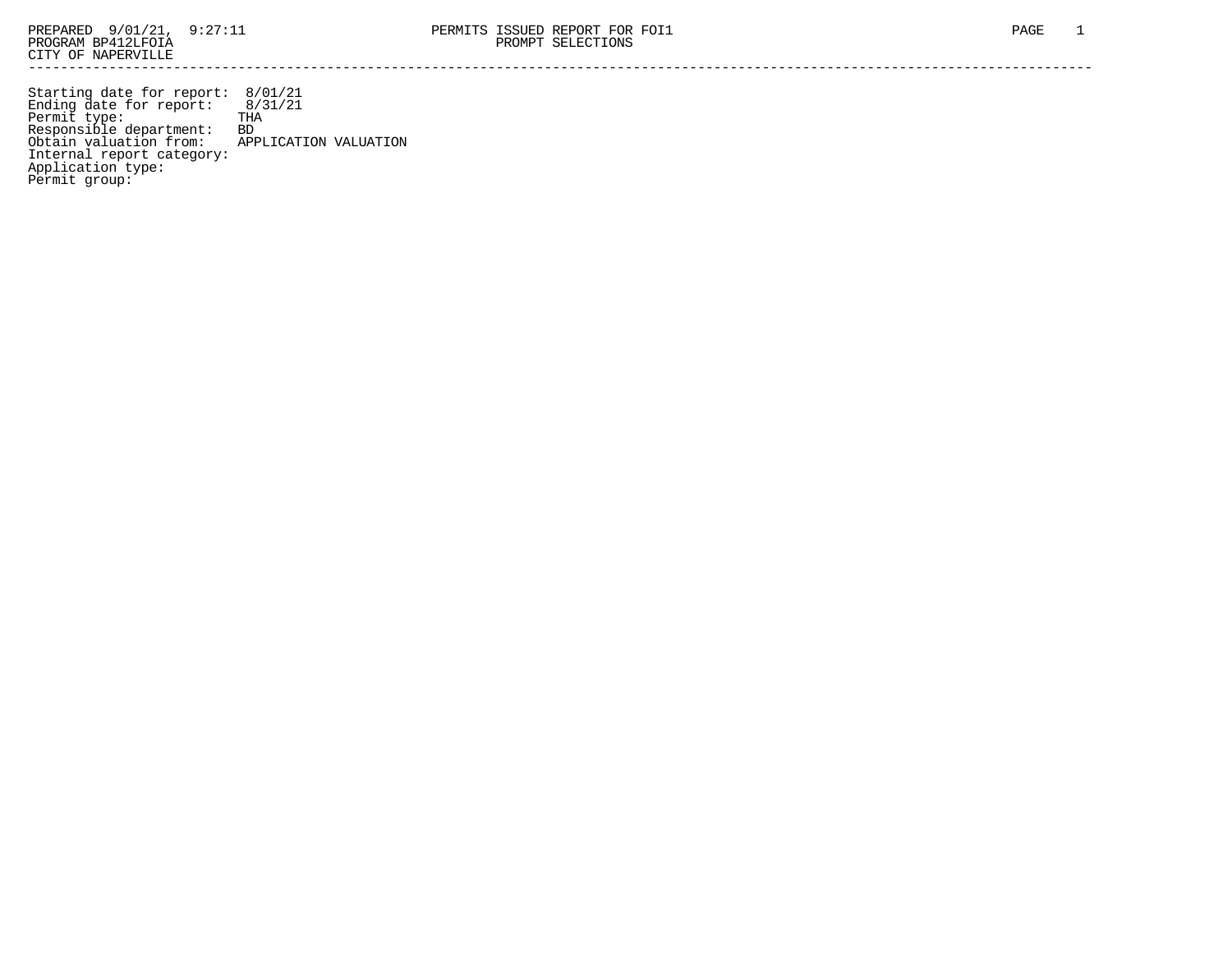## PREPARED 9/01/21, 9:27:11 PERMITS ISSUED REPORT PAGE 1 PROGRAM BP412LFOI1 8/01/21 THRU 8/31/21 CITY OF NAPERVILLE **Example 20** CITY OF NAPERVILLE PERMIT TYPE - THA TOWNHOUSE PERMIT OBTAINED VALUATION FROM APPLICATION VALUATION

| <b>ULLILLILL</b>                                                                                                       |                                                                       |                                                                                                                |
|------------------------------------------------------------------------------------------------------------------------|-----------------------------------------------------------------------|----------------------------------------------------------------------------------------------------------------|
| APPLICATION APPLICATION TYPE AND DESCRIPTION<br>DATE<br>VALUATION                                                      | Parcel Number<br>Alternate ID Code                                    | PROPERTY OWNER/<br>CONTRACTOR                                                                                  |
| 21-00001285 THA TOWNHOUSE APPLICATION                                                                                  | 621 BOURBON CT                                                        |                                                                                                                |
| $\frac{4}{14/21}$ \$400000<br>Contractor #: 708-214-1246<br>Contractor #: 708-214-1246                                 |                                                                       | D-08321040080021N1768-162  LINDEN WOODS OF NAPERVILLE LLC                                                      |
| STRUCTURE - 000 000 1 BLDG. 4 UNITS<br>PERMIT TYPE - THA 00 TOWNHOUSE PERMIT                                           | ISSUE DATE<br>8/30/21                                                 | SUBCONTRACTOR(S)<br>NAPERVILLE ELECTF<br>NAPERVILLE ELECTRICAL CONT INC<br>HAMSTRA ENTERPRISES<br>MAC PLUMBING |
| -----------<br>21-00001286 THA TOWNHOUSE APPLICATION                                                                   | 623 BOURBON CT                                                        |                                                                                                                |
| $---------$ 4/14/21 \$400000<br>Contractor #: 708-214-1246                                                             |                                                                       | D-08321040080023N1768-162 LINDEN WOODS OF NAPERVILLE LLC                                                       |
| STRUCTURE - 000 000 1 BLDG. 4 UNITS<br>PERMIT TYPE - THA 00 TOWNHOUSE PERMIT                                           | ISSUE DATE SUBCONTRACTOR(S)<br>8/30/21 MAPERVILLE ELECTRICAL CONT INC | HAMSTRA ENTERPRISES<br>MAC PLUMBING                                                                            |
| -----------<br>21-00001287 THA TOWNHOUSE APPLICATION                                                                   | 625 BOURBON CT                                                        |                                                                                                                |
| $\frac{4}{14/21}$ $\frac{4}{14}$ $\frac{4}{14}$ $\frac{4}{108}$ $\frac{400000}{108}$<br>Contractor #: 708-214-1246     |                                                                       | D-08321040080025N1768-162 LINDEN WOODS OF NAPERVILLE LLC                                                       |
| STRUCTURE - 000 000 1 BLDG. 4 UNITS<br>PERMIT TYPE - THA 00 TOWNHOUSE PERMIT                                           | ISSUE DATE SUBCONTRACTOR(S)<br>8/30/21                                | NAPERVILLE ELECTRICAL CONT INC<br>HAMSTRA ENTERPRISES<br>MAC PLUMBING                                          |
| -----------<br>21-00001288 THA TOWNHOUSE APPLICATION                                                                   | 627 BOURBON CT                                                        |                                                                                                                |
| $---------$ 4/14/21 \$400000<br>Contractor #: 708-214-1246                                                             |                                                                       | D-08321040080027N1768-162 LINDEN WOODS OF NAPERVILLE LLC                                                       |
| STRUCTURE - 000 000 1 BLDG. 4 UNITS<br>RUCTURE - 000 000 I BLDG. 4 UNITS<br>PERMIT TYPE -      THA 00 TOWNHOUSE PERMIT | <b>ISSUE DATE</b><br>8/30/21                                          | SUBCONTRACTOR(S)<br>NAPERVILLE ELECTI<br>NAPERVILLE ELECTRICAL CONT INC<br>HAMSTRA ENTERPRISES<br>MAC PLUMBING |
| -----------<br>21-00002251 THA TOWNHOUSE APPLICATION                                                                   | 2921 SHOWPLACE DR                                                     |                                                                                                                |
| $------ 5/24/21$ \$166063<br>Contractor #: 224-293-3129                                                                | W-01044100660201N1845-198 LENNAR HOMES                                |                                                                                                                |
| STRUCTURE - 000 000 1 BLDG 5 UNITS                                                                                     | ISSUE DATE                                                            | SUBCONTRACTOR(S)                                                                                               |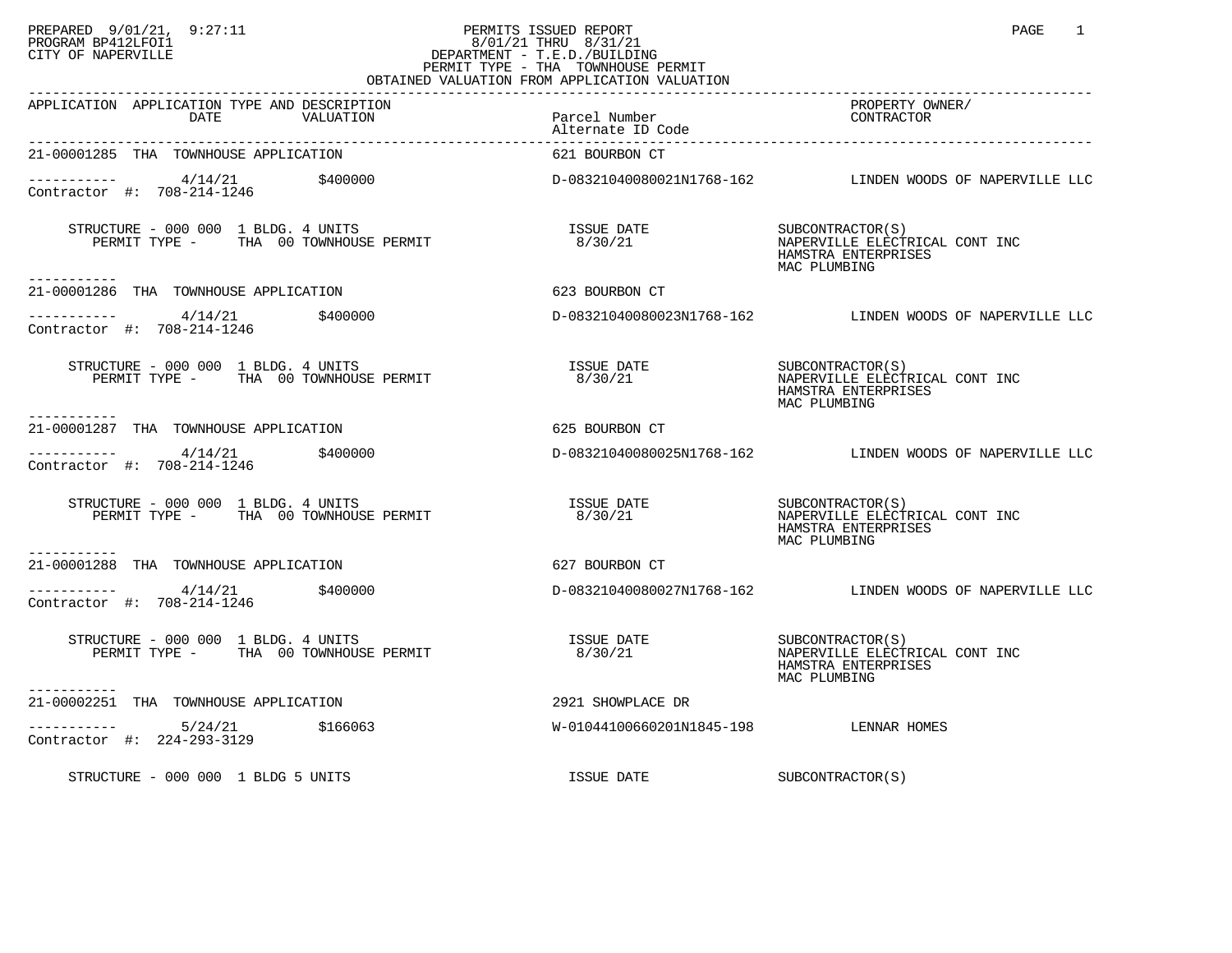## PREPARED 9/01/21, 9:27:11 PERMITS ISSUED REPORT PAGE 2 PROGRAM BP412LFOI1 8/01/21 THRU 8/31/21 CITY OF NAPERVILLE **Example 20** CITY OF NAPERVILLE PERMIT TYPE - THA TOWNHOUSE PERMIT OBTAINED VALUATION FROM APPLICATION VALUATION

| APPLICATION APPLICATION TYPE AND DESCRIPTION<br>DATE<br>VALUATION                         | Parcel Number<br>Alternate ID Code     | PROPERTY OWNER/<br>CONTRACTOR                                                                    |
|-------------------------------------------------------------------------------------------|----------------------------------------|--------------------------------------------------------------------------------------------------|
| 21-00002251 (CONTINUED)<br>---------                                                      |                                        |                                                                                                  |
| PERMIT TYPE - THA 00 TOWNHOUSE PERMIT<br>. <u>.</u>                                       | 8/03/21                                | INLAND ELECTRIC<br>HMD CONSTRUCTION<br>S3 PLUMBING<br>EXTERIOR BUILDERS INC                      |
| 21-00002252 THA TOWNHOUSE APPLICATION                                                     | 2923 SHOWPLACE DR                      |                                                                                                  |
| $--------- 5/24/21$ \$166063<br>Contractor #: 224-293-3129                                | W-01044100660202N1845-198 LENNAR HOMES |                                                                                                  |
| STRUCTURE - 000 000 1 BLDG 5 UNITS<br>PERMIT TYPE - THA 00 TOWNHOUSE PERMIT<br>---------- | <b>ISSUE DATE</b><br>8/03/21           | SUBCONTRACTOR(S)<br>INLAND ELECTRIC<br>HMD CONSTRUCTION<br>S3 PLUMBING<br>EXTERIOR BUILDERS INC  |
| 21-00002253 THA TOWNHOUSE APPLICATION                                                     | 2925 SHOWPLACE DR                      |                                                                                                  |
| ----------- 5/24/21 \$166063<br>Contractor #: 224-293-3129                                | W-01044100660203N1845-198 LENNAR HOMES |                                                                                                  |
| STRUCTURE - 000 000 1 BLDG 5 UNITS<br>PERMIT TYPE - THA 00 TOWNHOUSE PERMIT               | ISSUE DATE<br>8/03/21                  | SUBCONTRACTOR (S)<br>INLAND ELECTRIC<br>HMD CONSTRUCTION<br>S3 PLUMBING<br>EXTERIOR BUILDERS INC |
| ------------<br>21-00002254 THA TOWNHOUSE APPLICATION                                     | 2927 SHOWPLACE DR                      |                                                                                                  |
| $-$ --------- $5/24/21$ \$166063<br>Contractor #: 224-293-3129                            | W-01044100660204N1845-198 LENNAR HOMES |                                                                                                  |
| STRUCTURE - 000 000 1 BLDG 5 UNITS<br>PERMIT TYPE - THA 00 TOWNHOUSE PERMIT               | ISSUE DATE<br>8/03/21                  | SUBCONTRACTOR (S)<br>INLAND ELECTRIC<br>HMD CONSTRUCTION<br>S3 PLUMBING<br>EXTERIOR BUILDERS INC |
| ----------<br>21-00002255 THA TOWNHOUSE APPLICATION                                       | 2929 SHOWPLACE DR                      |                                                                                                  |
| $-$ --------- $5/24/21$ \$166063<br>Contractor #: 224-293-3129                            | W-01044100660205N1845-198 LENNAR HOMES |                                                                                                  |
| STRUCTURE - 000 000 1 BLDG 5 UNITS                                                        | ISSUE DATE                             | SUBCONTRACTOR(S)                                                                                 |